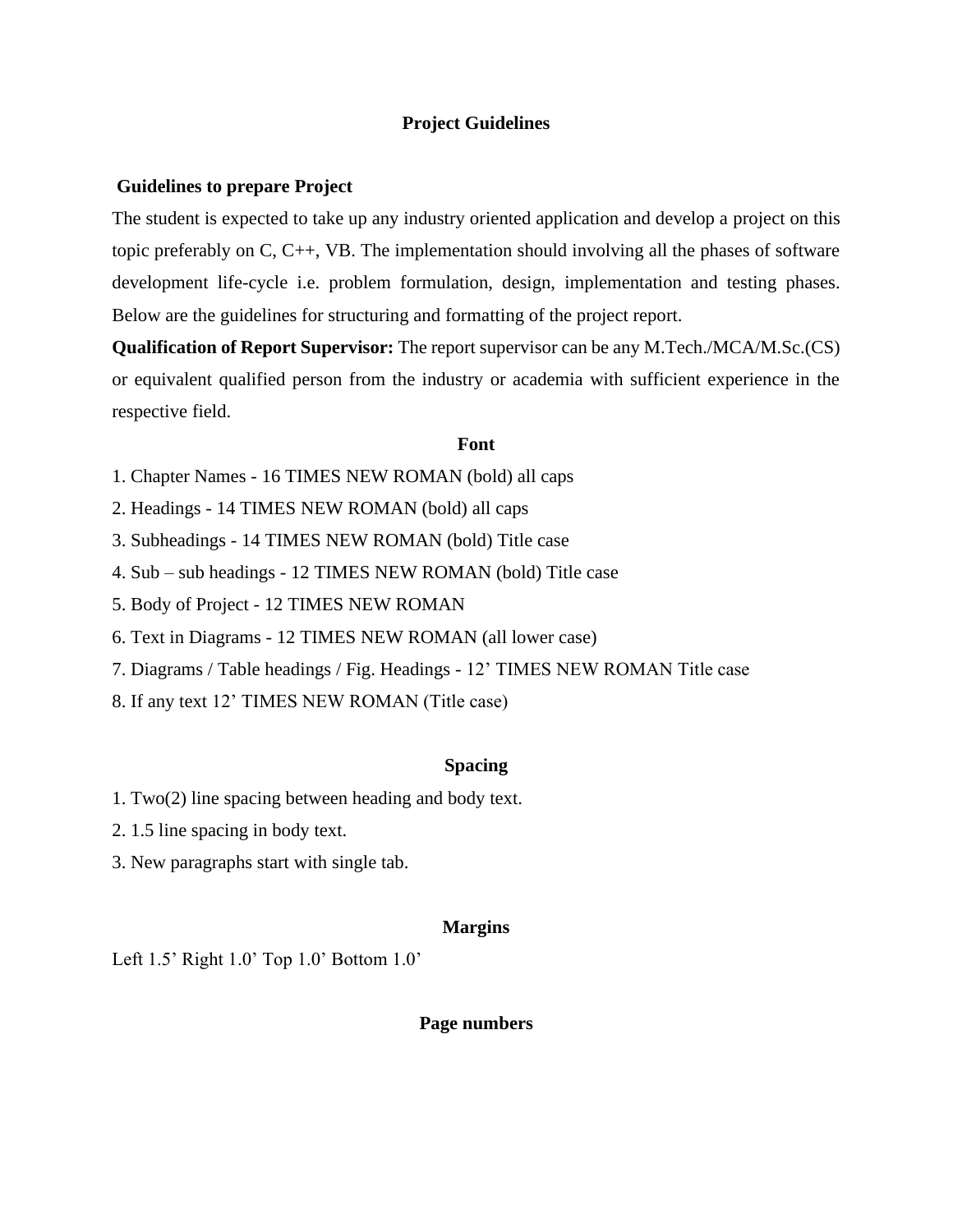position Bottom, Middle 1. Front Pages Small Roman Numbers (Excluding title page, Certificate page, Acknowledgement page) 2. Body pages 1,2,3 ………. 3. Annexure 1,2,3……….. (Separate for each Annexure) Pages : Size : A4 paper Color: White Documentation : Spiral Binding

## **Front Pages**

Page 1 Title Page Page 2 Certificate Page 3 Acknowledgement Page 4 Contents Page 5 Abstract Page 6 List of Figures/ tables/ screens Page 7 Symbols & Abbreviations

# **CONTENTS**

Abstract List of Figures List of Tables List of Screens Symbols & Abbreviations

- 1. Introduction
- 1.1 Motivation
- 1.2 Problem definition
- 1.3 Objective of Project
- 1.4 Limitations of Project
- 1.5 Organization of Documentation

## 2. LITERATURE SURVEY

- 2.1 Introduction
- 2.2 Existing System
- 2.3 Disadvantages of Existing system
- 2.4 Proposed System
- 2.5 Conclusion
- 3. ANALYSIS
- 3.1 Introduction
- 3.2 Software Requirement Specification
- 3.2.1 User requirement
- 3.2.2 Software requirement
- 3.2.3 Hardware requirement
- 3.3 Content diagram of Project
- 3.4 Algorithms ad Flowcharts
- 3.5 Conclusion
- 4. DESIGN
- 4.1 Introduction
- 4.2 DFD / ER / UML diagram (any other project diagrams)
- 4.3 Module design and organization
- 4.4 Conclusion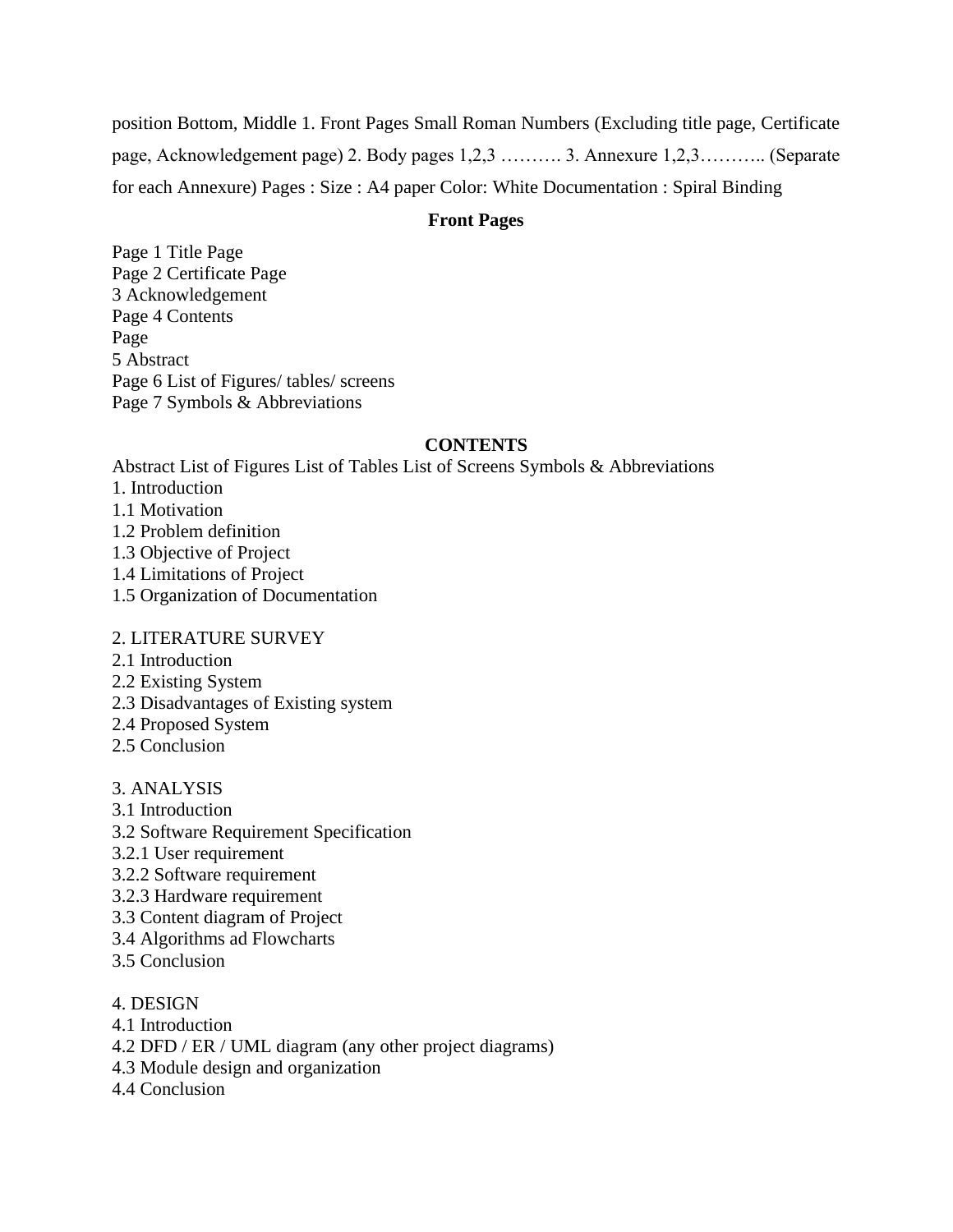5. IMPLEMENTATION & RESULTS

- 5.1 Introduction
- 5.2 Explanation of Key functions
- 5.3 Method of Implementation

5.2.1 Forms 5.2.2 Output Screens 5.2.3 Result Analysis

5.4 Conclusion

6. TESTING & VALIDATION

6.1 Introduction

6.2 Design of test cases and scenarios

6.3 Validation

6.4 Conclusion

7. CONCLUSION : First Paragraph - Project Conclusion

Second Paragraph - Future enhancement REFERENCES

1. Author Name, Title of Paper/ Book, Publisher's Name, Year of publication

2. Full URL Address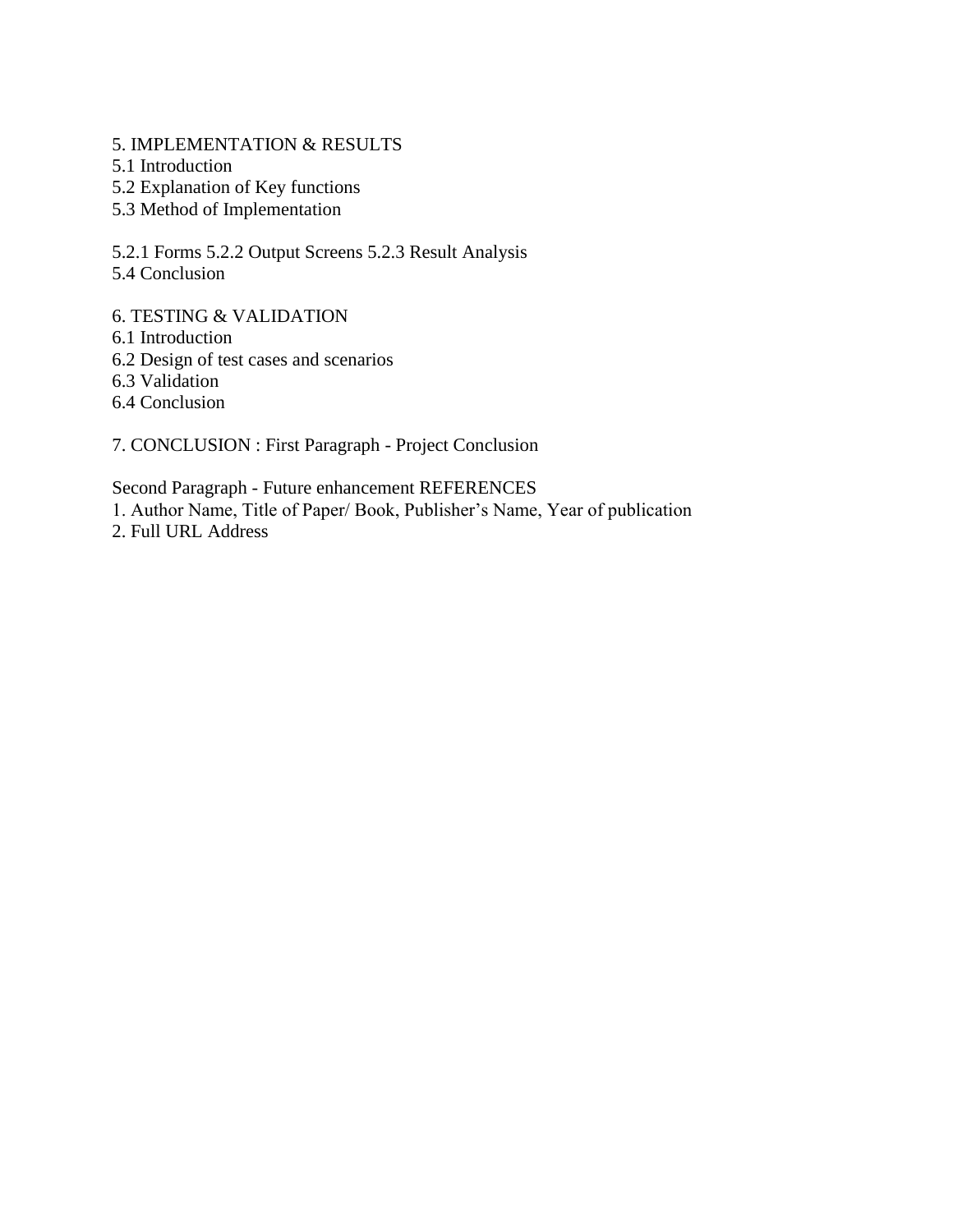**A Project report on**

# **<<Title of the project>>**

# **MATER OF SCIENCE (INFORAMTION TECHNOLOGY)**

**Submitted By**

**<< Name of the Student >>**

**<< Enrolment No >>**

**Under the Guidance of**

**<< Guide Name >>**

**<< Designation >>**

**<<Your Study Center Name in CAPS>>**

**<< University Logo >>**

**School of Computer Science and IT,**

**Uttarakhand Open University, Haldwani**

**<<Year>>**